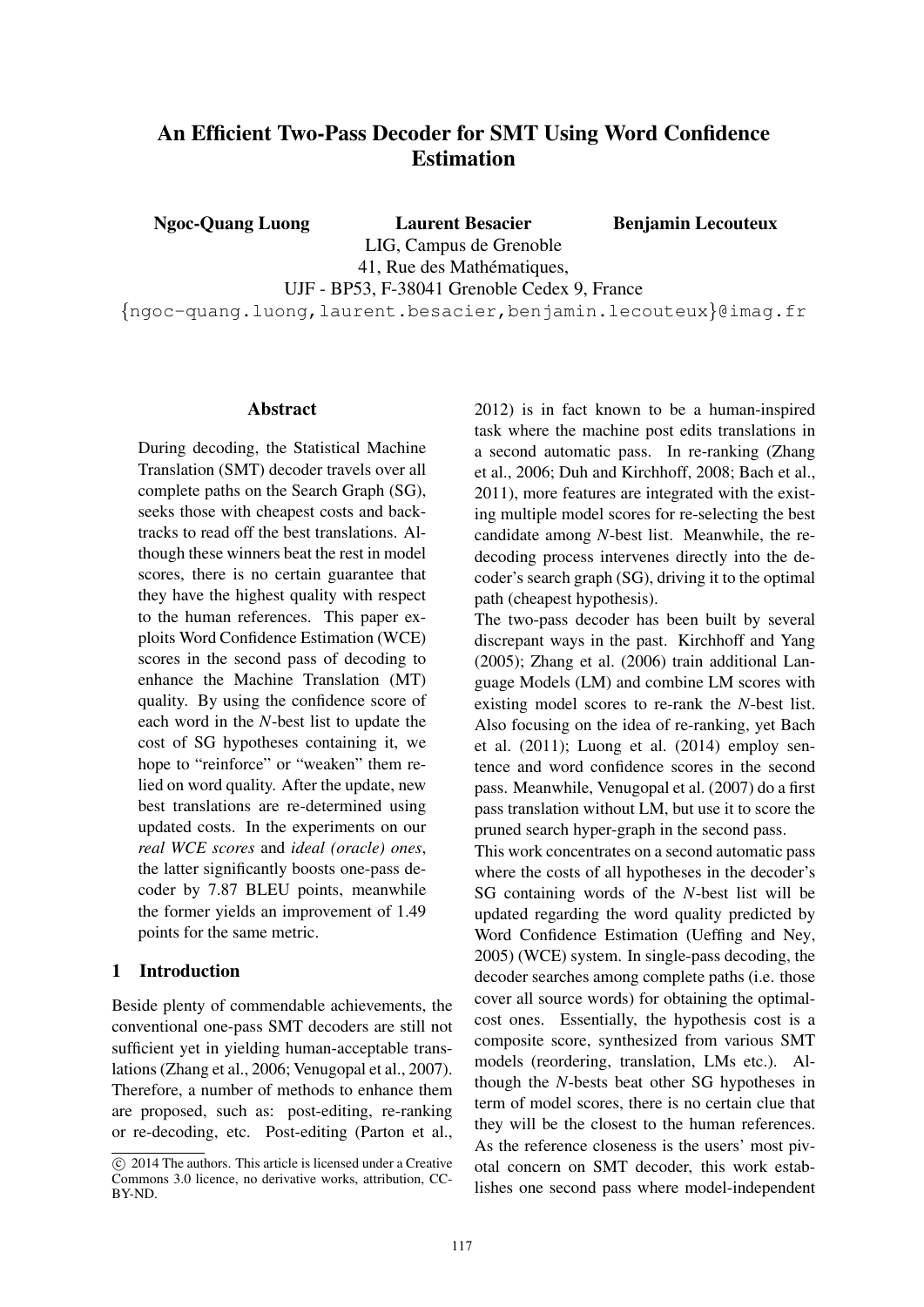scores related to word confidence prediction are integrated into the first-pass SG to re-determine the best hypothesis. Inheriting the first pass's *N*-best list, the second one involves three additional steps:

- Firstly, apply a WCE classifier on the *N*-best list to assign the quality labels ("Good" or "Bad") along with the confidence probabilities for each word.
- Secondly, for each word in the *N*-best list, update the cost of all SG's hypotheses containing it by adding the update score ( see Section 3.2 for detailed definitions).
- Thirdly, search again on the updated SG for the cheapest-cost hypothesis and trace backward to form the new best translation.

Basically, this initiative originates from an intuition that all parts of hypotheses corresponding to correct (predicted) words should be appreciated while those containing wrong ones must be weakened. The use of novel decoder-independent and objective features like WCE scores is expected to raise up the better candidate, rather than accepting the current sub-optimal one. The new decoder can therefore use both *real* and *oracle* word confidence estimates. In the next section, we introduce the SG's structure. Section 3 depicts our approach about using WCE scores to modify the first-step SG. The experimental settings and results, followed by in-depth analysis and comparison to other approaches are discussed in Section 4 and Section 5. The last section concludes the paper and opens some outlooks.

# 2 Search Graph Structure

The SMT decoder's Search Graph (SG) can be roughly considered as a "vast warehouse" storing all possible hypotheses generated by the SMT system during decoding for a given source sentence. In this large directed acyclic graph, each hypothesis is represented by a path, carrying all nodes between its begin and end ones, along with the edges connecting adjacent nodes. One hypothesis is called *complete* when all the source words are covered and *incomplete* otherwise. Starting from the empty initial node, the SG is gradually enlarged by expanding hypotheses during decoding. To avoid the explosion of search space, some weak hypotheses can be pruned or recombined. In order to facilitate the access and the cost calculation, each hypothesis  $H$  is further characterized by the following fields (we can access the value of the field *f* of hypothesis **H** by using the notion  $f(H)$ :

- hyp: hypothesis ID
- stack: the stack (ID) where the hypothesis is placed, also the number of foreign (source) words translated so far.
- back: the backpointer pointing to its previous cheapest path.
- **transition** : the cost to expand from the previous hypothesis (denoted by  $pre(H)$ ) to this one.
- score: the cost of this hypothesis. Apparently,  $score(H) = score(pre(H)) + transition.$
- out: the last output (target) phrase. It is worth to accentuate that out can contain multiple words.
- covered: the source coverage of out, represented by the start and the end position of the source words translated into out.
- **forward**: the forward pointer pointing to the cheapest outgoing path expanded from this one.
- f-score: estimated future cost from this partial hypothesis to the complete one (end of the SG).
- recombined: the pointer pointing to its recombined<sup>1</sup> hypothesis.

Figure 1 illustrates a simple SG generated for the source sentence: *"identifier et mesurer les facteurs de mobilization*". The attributes "t" and "c" refer to the transition cost and the source coverage, respectively. Hypothesis 175541 is extended from 57552, when the three words from 3rd to 5th of the source sentence (*"les facteurs de"*) are translated into *"the factors of"* with the transition cost of −8.5746. Hence, its cost is:  $score(175541) = score(57552) +$  $transition(175541) = -16.1014 + (-8.5746) =$ −24.6760. Three rightmost hypotheses: 204119, 204109 and 198721 are complete since they cover all source words. Among them, the cheapest-cost

<sup>&</sup>lt;sup>1</sup>In the SG, sometimes we recombine hypotheses to reduce the search space in a risk-free way. Two hypotheses can be recombined if they agree in (1) the source word covered so far (2) the last two target words generated, and (3) the end of the last source phrase covered.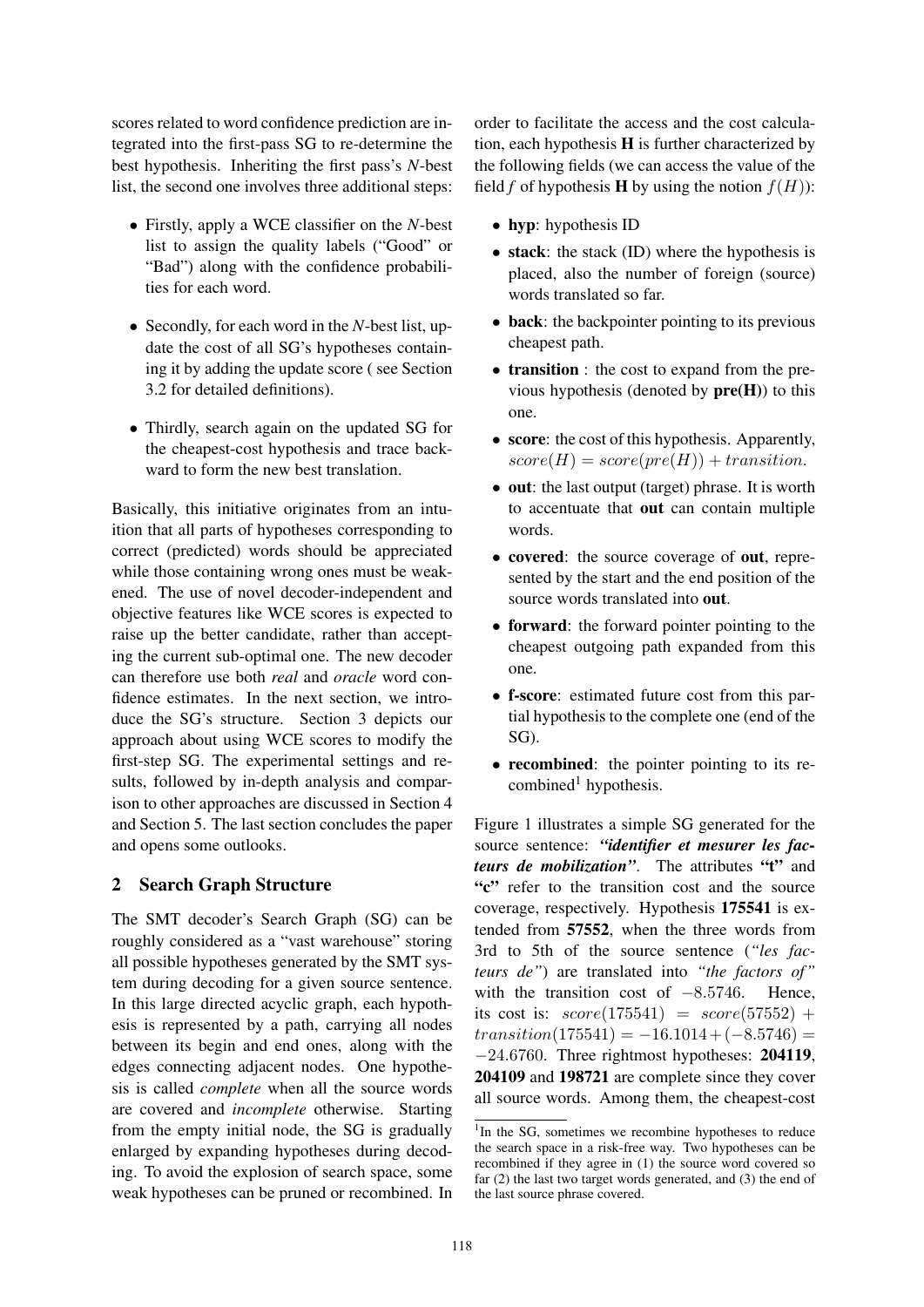

Figure 1: An example of search graph representation

one<sup>2</sup> is **198721**, from which the model-best translation is read off by following the track back to the initial node 0: *"identify the causes of action ."*.

# 3 Our Approach: Integrating WCE Scores into SG

In this section, we present the idea of using additional scores computed from WCE output (labels and confidence probabilities) to update the SG. We also depict the way that update scores are defined. Finally, the detailed algorithm followed by an example illustrates the approach.

# 3.1 Principal Idea

We assume that the decoder generates N best hypotheses  $T = \{T_1, T_2, ..., T_N\}$  at the end of the first pass. Using the WCE system (which can only be applied to sequences of words - and not directly to the search graph - that is why N best hypotheses are used), we are able to assign the *j-th* word in the hypothesis  $T_i$ , denoted by  $t_{ij}$ , with one appropriate quality label,  $c_{ij}$  ( e.g. "G" (Good: no translation error), *"B"* (Bad: need to be edited)), followed by the confidence probabilities  $(P_{ii}(G), P_{ii}(B))$  or  $P(G), P(B)$  for short). Then, the second pass is carried out by considering every word  $t_{ij}$  and its labels and scores  $c_{ij}$ ,  $P(G)$ ,  $P(B)$ . Our principal idea is that, if  $t_{ij}$  is a *positive* (good) translation, i.e.  $c_{ij} = "G''$  or  $P(G) \approx 1$ , all hypotheses  $H_k \in SG$  containing it in the SG should be "rewarded" by reducing their cost. On the contrary, those containing *negative* (bad) translation will be "penalized". Let  $reward(t_{ij})$  and  $penalty(t_{ij})$  denote the reward or penalty score of  $t_{ij}$ . The new **transition** cost of  $H_k$  after being updated is formally defined by:

$$
transition'(H_k) = transition(H_k) +
$$
  
\n
$$
\begin{cases}\nreward(t_{ij}) & \text{if } t_{ij} = good translation \\
penalty(t_{ij}) & \text{if } otherwise\n\end{cases}
$$
 (1)

The update finishes when all words in the *N*-best list have been considered. We then re-compute the new score of complete hypotheses by tracing backward via back-pointers and aggregating the transition cost of all their edges. Essentially, the redecoding pass reorders SG hypotheses in term of the more *"G"* words (predicted by WCE system) they contain, the more cost reduction will be made and consequentially, the more opportunity they get to be admitted in the *N*-best list. The re-decoding performance depends largely on the accurateness of confidence scores, or in other words, the WCE quality.

It is vital to note that, during the update process, we might face a phenomena that the word  $t_{ij}$  (corresponds to the same source words) occurs in different sentences of the *N*-best list. In this case, for the sake of simplicity, we process it only at its first occurrence (in the highest rank sentence) instead of updating the hypotheses containing it multiple times. In other words, if we meet the exact  $t_{ij}$ once again in the next N-best sentence(s), no further score update will be done in the SG.

### 3.2 Update Score Definitions

Defining the update scores is obviously a nontrivial task as there is no correlation between WCE labels and the SG costs. Furthermore, we have no clue about how proportional the SMT model and

 $2$ It is important to note that the concept **cheapest cost hy**pothesis means that it has the highest model's score value. In other words, the higher the model score value, the "cheaper" the hypothesis is.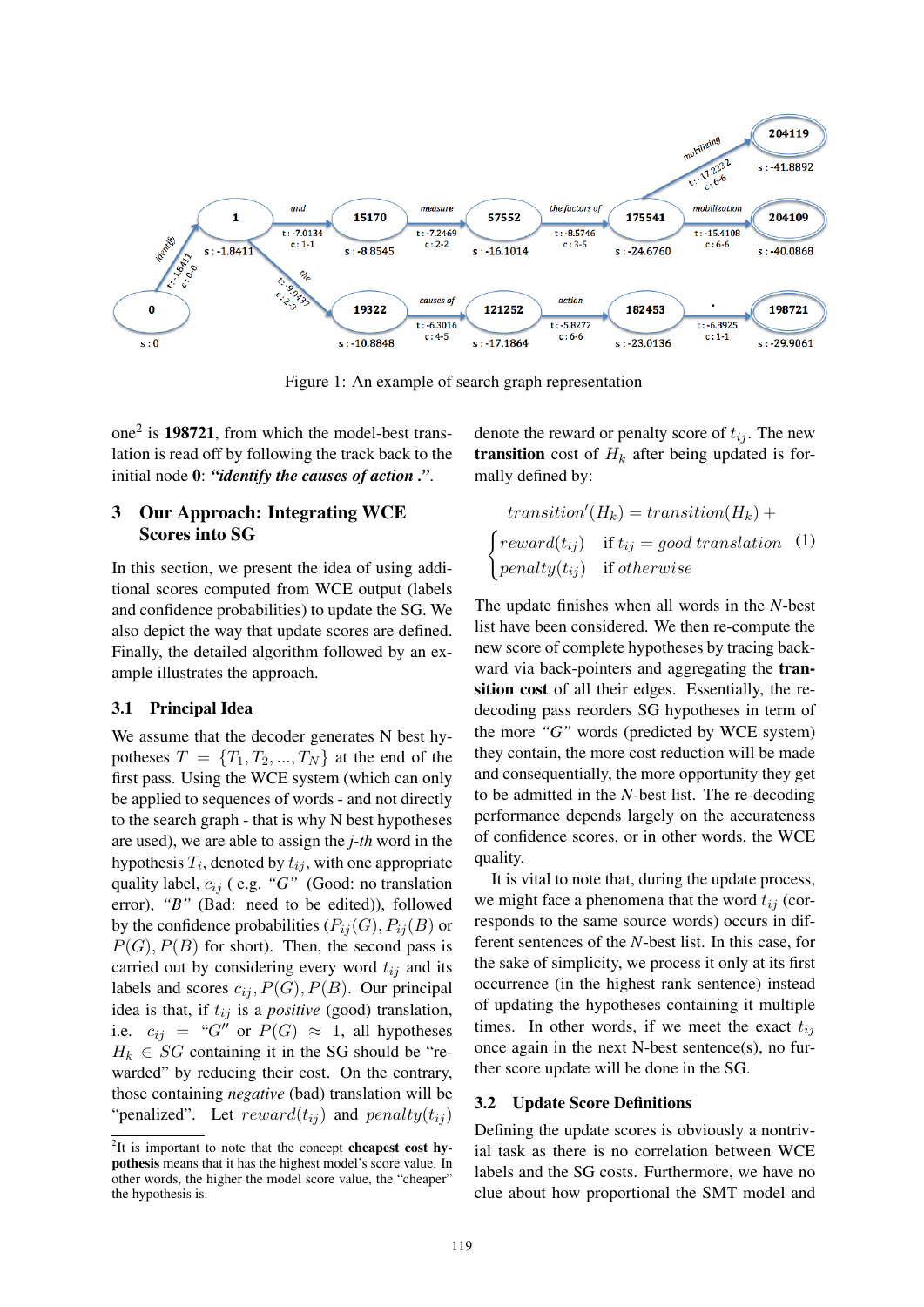WCE (penalty or reward) scores should share in order to ensure that both of them will be appreciated. In this article, we propose several types of update scores, deriving from the global or local cost.

#### 3.2.1 Definition 1: Global Update Score

In this type, an unique score derived from the cost of the current best hypothesis  $H^*$  (by the first pass) is used for all updates. We propose to compute this score by two ways: (a) exploiting WCE labels  $\{c_{ij}\}$ ; *or* (b) only WCE confidence probabilities  $\{P(G), P(B)\}\$  will matter, WCE labels are left aside.

### *Definition 1a:*

$$
penalty(t_{ij}) = -reward(t_{ij}) =
$$

$$
\alpha * \frac{score(H^*)}{\# words(H^*)}
$$
(2)

Where  $\#words(H^*)$  is the number of target words in  $H^*$ , the positive coefficient  $\alpha$  accounts for the impact level of this score on the hypothesis's final cost and can be optimized during experiments. Here,  $penalty(t_{ij})$  gets negative sign (since  $score(H^*)$  < 0) and will be added to the transition cost of all hypotheses containing  $t_{ij}$  in case where this word is labelled as *"B"*; whereas  $reward(t_{ij})$  (same value, opposite sign) is used in the other case.

### *Definition 1b:*

$$
update(t_{ij}) = \alpha * P(B) * \frac{score(H^*)}{\# words(H^*)}
$$

$$
- \beta * P(G) * \frac{score(H^*)}{\# words(H^*)}
$$
(3)
$$
= (\alpha * P(B) - \beta * P(G)) * \frac{score(H^*)}{\# words(H^*)}
$$

Where  $P(G)$ ,  $P(B)$   $(P(G) + P(B) = 1)$  are the probabilities of "Good" and "Bad" class of  $t_{ij}$ . The positive coefficient  $\alpha$  and  $\beta$  can be tuned in the optimization phase. In this definition, the fact that  $update(t_{ij})$  is a reward  $(reward(t_{ij}))$ or a penalty (*penalty* $(t_{ij})$ ) will depend on  $t_{ij}$ 's goodness. Indeed, we have:  $update(t_{ij})$  = reward( $t_{ij}$ ) if update( $t_{ij}$ ) > 0, which means:  $\alpha*[1-P(G)]-\beta*P(G) < 0$  (since  $score(H^*)$  < 0), therefore  $P(G) > \frac{\alpha}{\alpha + \alpha}$  $\frac{\alpha}{\alpha+\beta}$ . On the contrary, if  $P(G)$  is under this threshold, update $(t_{ij})$  takes a negative value and therefore becomes a penalty.

#### 3.2.2 Definition 2: Local Update Score

The update score of each (local) hypothesis  $H_k$ depends on its current transition cost, even when they cover the same word  $t_{ij}$ . Similarly to **Defini**tion 1, two sub-types are defined as follows: *Definition 2a:*

$$
penalty(t_{ij}) = -reward(t_{ij}) =
$$
  
\n
$$
\alpha * transition(H_k)
$$
 (4)

**Definition 2b:**  
\n
$$
update(t_{ij}) = \alpha * P(B) * transition(H_k)
$$
\n
$$
- \beta * P(G) * transition(H_k)
$$
\n
$$
= (\alpha * P(B) - \beta * P(G)) * transition(H_k)
$$
\n(5)

Where  $transition(H_k)$  denotes the current transition cost of hypothesis  $H_k$ , and the meanings of coefficient  $\alpha$  (Definition 2a) or  $\alpha$ ,  $\beta$ (Definition 2b) are analogous to those of Definition 1a (Definition 1b), respectively.

#### 3.3 Re-decoding Algorithm

The below pseudo-code depicts our re-decoding algorithm using WCE labels (Definition 1a and Definition 2a).

```
Algorithm 1 Using WCE labels in SG decoding
Input: SG = \{H_k\}, T = \{T_1, T_2, ..., T_N\}, C = \{c_{ij}\}Output: T^{'} = \{T_1^{'}, T_2^{'}, ..., T_N^{'}\}1: {Step 1: Update the Search Graph}
 2: \overline{Proceed} \leftarrow \emptyset3: for T_i in T do<br>4: for t_{ii} in T_ifor t_{ij} in T_i do
 5: p_{ij} \leftarrow position of the source words aligned to t_{ij}6: if (t_{ij}, p_{ij}) \in \textit{Processed} then
 7: continue; {ignore if t_{ij} appeared in the previ-
             ous sentences}
 8: end if 9: Hupo
 9: Hypo \leftarrow \{H_k \in SG | \, out(H_k) \ni t_{ij}\}10: if (c_{ij} = "Good") then
11: for H_k in Hypos do
12: transition(H_k) \leftarrow transition(H_k) +reward(t_{ij}) {reward hypothesis}
13: end for
14: else
15: for H_k in Hypos do
16: transition(H_k) \leftarrow transition(H_k) +penalty(t_{ij}) {penalize hypothesis}
17: end for
18<sup>°</sup> end if
19: Processed ← Processed \cup \{(t_{ij}, p_{ij})\}20: end for
21: end for
22: {Step 2: Trace back to re-compute the score for all
    complete hypotheses}
23: for H_k in Final (Set of complete hypotheses) do
24: score(H_k) \leftarrow 025: while H_k \neq initial hypothesis do
26: score(H_k) \leftarrow score(H_k) + transition(H_k)<br>27: H_k \leftarrow pre(H_k)27: H_k \leftarrow pre(H_k)<br>28: end while
       end while
29: end for
30: {Step 3: Select N cheapest hypotheses and output the
    new list T^{'} }
```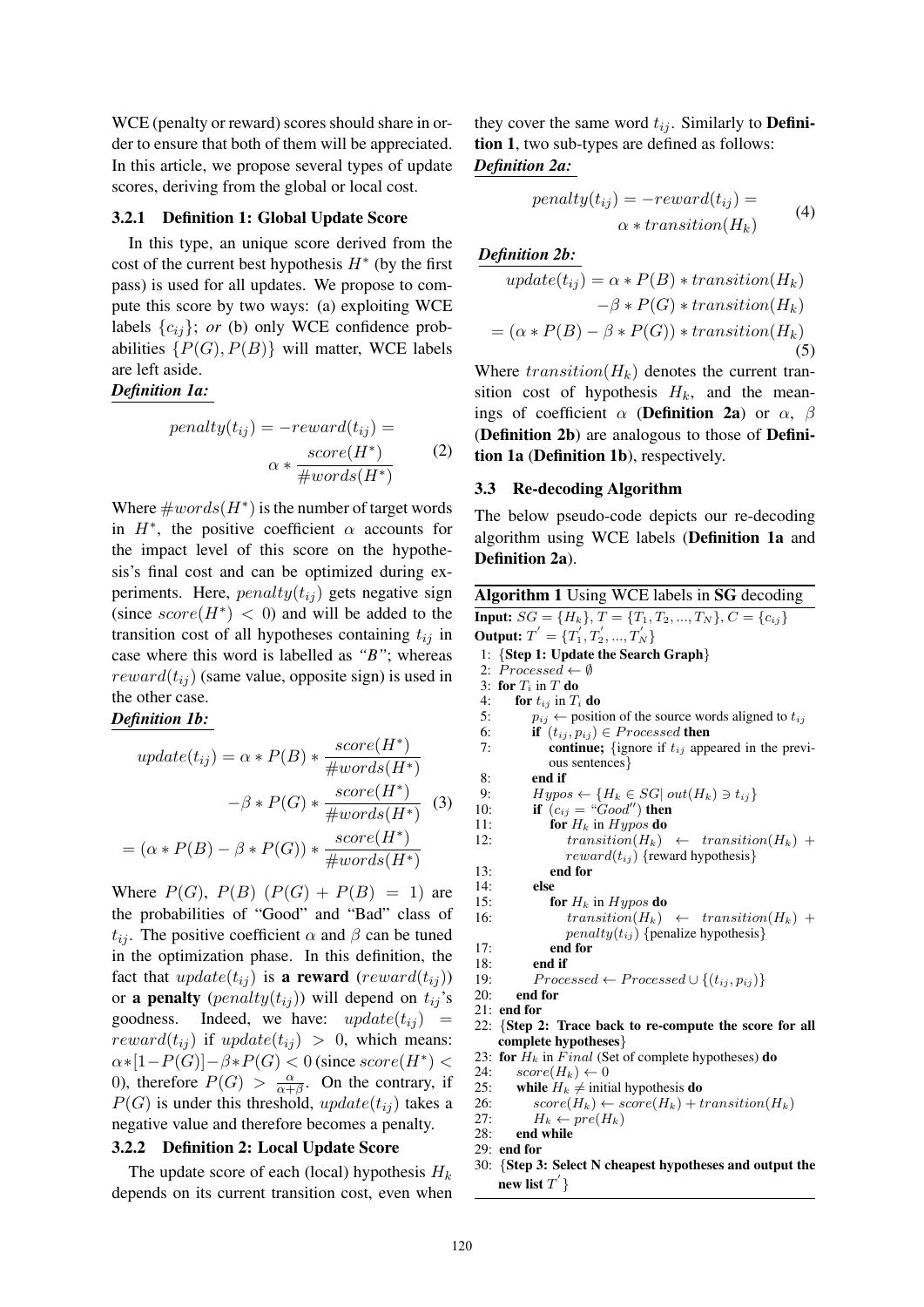| Rank | Cost                                    | <b>Hypotheses + WCE labels</b> |             |   |  |  |  |                                                          |  |  |
|------|-----------------------------------------|--------------------------------|-------------|---|--|--|--|----------------------------------------------------------|--|--|
|      | $-29.9061$ identify the cause of action |                                |             |   |  |  |  |                                                          |  |  |
|      |                                         |                                | $G$ and $G$ | G |  |  |  |                                                          |  |  |
|      |                                         |                                |             |   |  |  |  | -40.0868 dentify and measure the factors of mobilization |  |  |
|      |                                         |                                |             | G |  |  |  |                                                          |  |  |

Table 1: The *N*-best (N=2) list generated by the SG in Figure 1 and WCE labels



Figure 2: Details of update process for the SG in Figure 1. The first loop (when 1st rank hypothesis is used) is represented in red color, while the second one is in blue. For edges with multiple updates, all transition costs after each update are logged. The winning cost is also emphasized by red color.

The algorithm in case of using WCE confidence probabilities (Definition 1b and Definition 2b) is essentially similar, except the update step (from line 10 to line 18) is replaced by the following part:

| for $H_k$ in Hypos do                                         |
|---------------------------------------------------------------|
| $transition(H_k) \leftarrow transition(H_k) + update(t_{ii})$ |
| end for                                                       |

During the update process, the pairs including the visited word  $t_{ij}$  and the position of its aligned source words  $p_{ij}$  is consequentially admitted to  $Proceed, so that all the analogous pairs$  $(t'_{ij}, p'_{ij})$  occuring in the latter sentences can be discarded. For each  $t_{ij}$ , a list of hypotheses in the SG containing it, called  $Hypo$ , is formed, and its confidence score  $c_{ij}$  (or  $P(G)$ ) determines whether all members  $H_k$  in  $Hypo$  will be rewarded or penalized. Once having all words in the *N*-best list visited, we obtain a new SG with updated transition costs for all edges containing them. The last step is to travel over all complete hypotheses (stored in  $Final$ ) to re-compute their scores and then backtrack the cheapest-cost hypothesis to output the new best translation.

These above depictions can be clarified by taking another look at the example in Figure 1: from this SG, the *N*-best list (for the sake of simplicity, we choose  $N = 2$ ) is generated as the singlepass decoder's result. According to our approach, the second pass starts by tagging all words in the list with their confidence labels, as seen in Table 1. Then, the graph update process is performed for each word in the list, sentence by sentence, which details are tracked in Figure 2. In this example, we apply Definition 1a to calculate the reward or penalty score, with  $\alpha = \frac{1}{2}$  $\frac{1}{2}$ , resulting in:  $penalty(t_{ij}) = -reward(t_{ij}) =$ 1  $\frac{1}{2} * \frac{-29.9061}{6} = -2.4922$ . Firstly, all hypotheses containing words in the 1st ranked sentence are considered. Since the word *"identify"* is labeled as *"G"*, its corresponding edge (connecting two nodes 0 and 1) is rewarded and updated with a new cost :  $t_{new} = t_{old} + reward = -1.8411 + ...$  $2.4922 = +0.6511$ . On the contrary, the edge between two nodes 121252 and 182453 is penalized and takes new cost:  $t_{new} = t_{old} + penalty =$  $-5.8272 + (-2.4922) = -8.3194$ , due to the bad quality of the word *"action"*. Obviously, the edges having multiple considered words (e.g. the one between nodes 19322 and 121252) will be updated multiple times, and the transition costs after each update can be also observed in Figure 2 ( e.g.  $t_1$ ,  $t_2$ , etc). Next, when the 2nd-best is taken into consideration, all repeated words (e.g. *"iden-*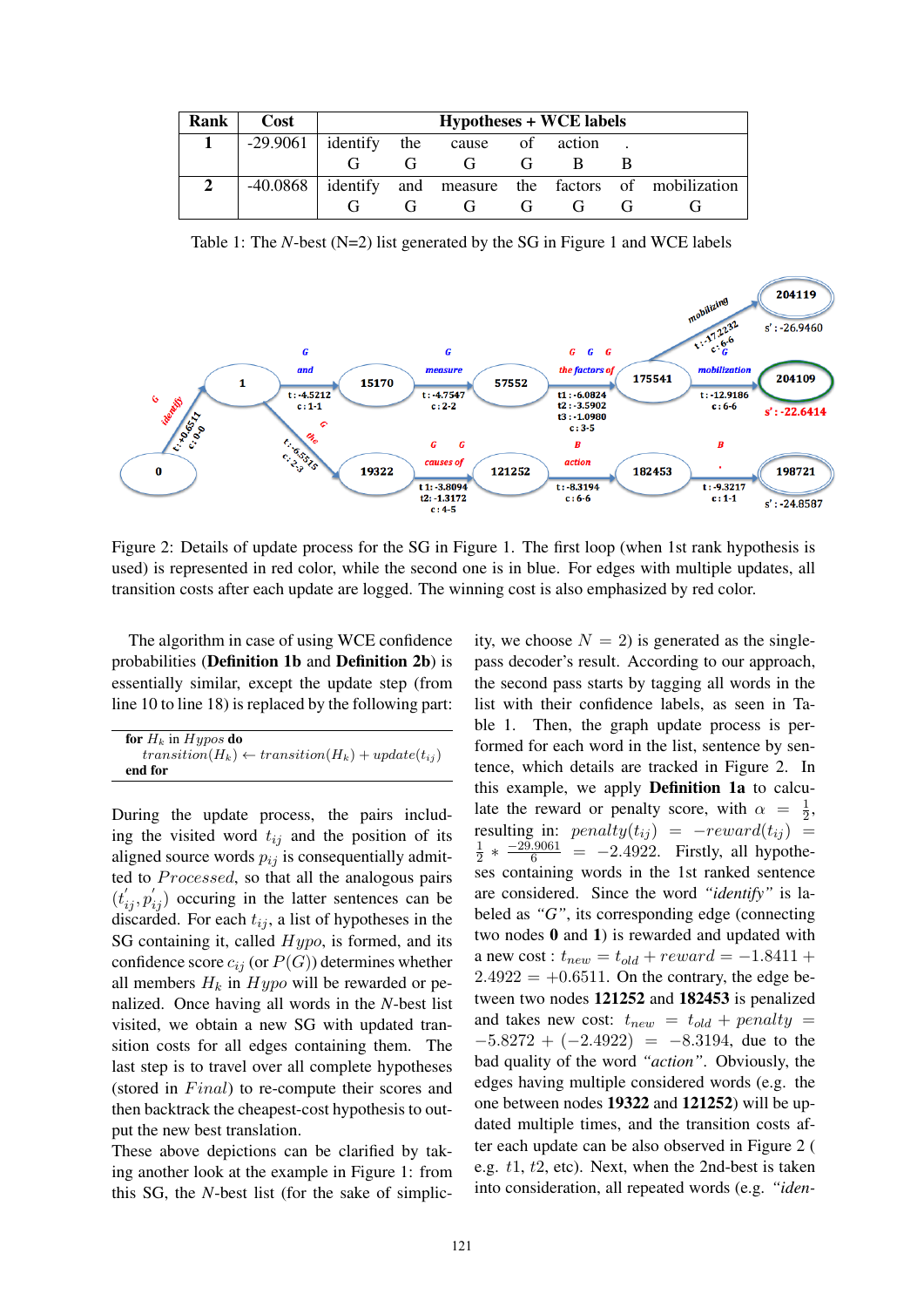*tify"*, *"the"* and *"of"*) are waived since they have been visited in the first loop, whereas the remaining ones are identically processed. The only untouched edge in this SG corresponds to the word *"mobilizing"*, as this word does not belong to the list. Once having the update process finished, the remaining job is to recalculate the final cost for every complete path and returns the new best translation: *"identify and measure the factors of mobilization*" (new cost =  $-22.6414$ ).

# 4 Experimental Setup

### 4.1 Datasets and SMT Resources

From a dataset of 10,881 French sentences, we applied a Moses-based SMT system to generate their English hypotheses. Next, human translators were invited to correct MT outputs, giving us the post editions. The set of triples (source, hypothesis, post edition) was then divided into the training set (10000 first triples) and test set (881 remaining ones). The WCE model was trained over all 1-best hypotheses of the training set. More details on our WCE system can be found in next section.

The *N*-best list ( $N = 1000$ ) with involved alignment information is also obtained on the test set  $(1000 * 881 = 881000$  sentences) by using Moses (Koehn et al., 2007) options *"-n-best-list"* and *"-print-alignment-info-in-n-best"*. Besides, the SGs are extracted by some parameter settings: *" output-search-graph"*, *"-search-algorithm 1"* (using cube pruning) and *"-cube-pruning-pop-limit 5000"* (adds 5000 hypotheses to each stack). They are compactly encoded under a plain formatted text file that is convenient to transform into userdefined structures for further processing. We then store the SG for each source sentence in a separated file, and the average size is 43.8 MB.

# 4.2 WCE scores and Oracle Labels

We employ the Conditional Random Fields (Lafferty et al., 2001) (CRFs) as our machine learning method, with WAPITI toolkit (Lavergne et al., 2010), to train the WCE model. A number of knowledge resources are employed for extracting the system-based, lexical, syntactic and semantic characteristics of word, resulting in the total of 25 major feature types as follows:

- Target Side: target word; bigram (trigram) backward sequences; number of occurrences
- Source Side: source word(s) aligned to the target word
- Alignment Context (Bach et al., 2011): the combinations of the target (source) word and all aligned source (target) words in the win $d$ ow  $\pm 2$
- Word posterior probability (Ueffing et al., 2003)
- Pseudo-reference (Google Translate): Does the word appear in the pseudo reference?
- Graph topology (Luong et al., 2013): number of alternative paths in the confusion set, maximum and minimum values of posterior probability distribution
- Language model (LM) based: length of the longest sequence of the current word and its previous ones in the target (resp. source) LM. For example, with the target word  $w_i$ : if the sequence  $w_{i-2}w_{i-1}w_i$  appears in the target LM but the sequence  $w_{i-3}w_{i-2}w_{i-1}w_i$  does not, the n-gram value for  $w_i$  will be 3.
- Lexical Features: word's Part-Of-Speech (POS); sequence of POS of all its aligned source words; POS bigram (trigram) backward sequences; punctuation; proper name; numerical
- Syntactic Features: null link (Xiong et al., 2010); constituent label; depth in the constituent tree
- Semantic Features: number of word senses in WordNet.

In the next step, the word's reference labels (or so-called oracle labels) are initially set by using TERp-A toolkit (Snover et al., 2008) in one of the following classes: "I' (insertions), "S" (substitutions), "T" (stem matches), "Y" (synonym matches), "P" (phrasal substitutions), "E" (exact matches) and are then regrouped into binary class: *"G"* (good word) or *"B"* (bad word). Once having the prediction model, we apply it on the test set (881 x 1000 best =  $881000$  sentences) and get needed WCE labels along with confidence probabilities. In term of F-score, our WCE system reaches very promising performance in predicting *"G"* label (87.65%), and acceptable for *"B"* label (42.29%). Both WCE and oracle labels will be used in experiments.

# 4.3 Experimental Decoders

We would like to investigate the WCE's contributions in two scenarios: real WCE and ideal WCE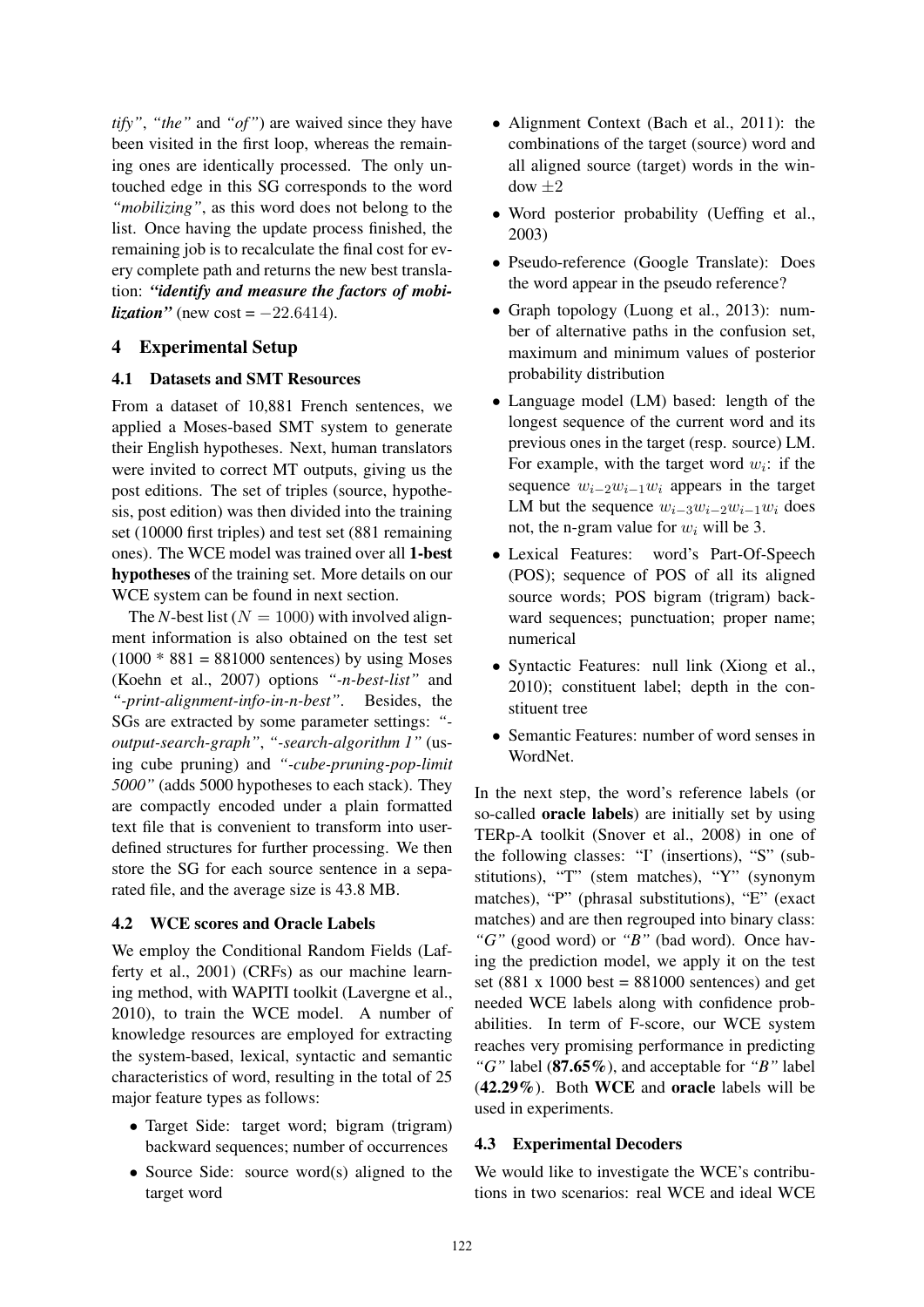(where all predicted labels are totally identical to the oracle ones). Therefore, we experiment with the seven following decoders:

- BL: Baseline (1-pass decoder)
- BL $+$ WCE $(1a, 1b, 2a, 2b)$ : four 2-pass decoders, using our estimated WCE labels and confidence probabilities to update the SGs, and the update scores are calculated by Definition (1a, 1b, 2a, 2b).
- BL+OR(1a, 2a): two 2-pass decoders, computing the reward or penalty scores by Definition (1a, 2a) on the oracle labels

It is important to note that, when using oracle labels, Definition 1b becomes Definition 1a and Definition 2b becomes Definition 2a, since if a word  $t_{ij}$  is labelled as "G", then  $P(G) = 1$  and  $P(B) = 0$ , and vice versa. In order to tune the coefficients  $\alpha$  and  $\beta$ , we carry out a 2-fold cross validation on the test set. First, the set is split into two equivalent parts: S1 and S2. Playing the role of a development set, S1 will train the parameter(s) which then be used to compute the update scores on S2 re-decoding process, and vice versa. The optimization steps are handled by CONDOR toolkit (Berghen, 2004), in which we vary  $\alpha$  and  $\beta$  within the interval [0.00; 5.00] (starting point is 1.00), and the maximum number of iterations is fixed as 50. Test set is further divided to launch experiments in parallel on our cluster using an opensource batch scheduler: OAR (Nicolas and Joseph, 2013). This mitigates the overall processing times on such huge SGs. Finally, the re-decoding results for them are properly merged for evaluation.

# 5 Results

Table 2 shows the translation performances of all experimental decoders and their percentages of sentences which outperform, remain equivalent or degrade the baseline hypotheses (when match against the references, measured by TER). Results suggest that using oracle labels to re-direct the graph searching boosts dramatically the baseline quality. **BL+OR(1a)** augments 7.87 points in BLEU, and diminishes 0.0607 (0.0794) point in TER(TERp-A), compared to BL. Meanwhile, with  $BL+OR(2a)$ , these gains are 7.67, 0.0565 and 0.0514 (in that order). Besides, the contribution of our real WCE system scores seems less prominent, yet positive: the best performing BL+WCE(1a)

increases 1.49 BLEU points of BL (0.0029 and 0.0136 gained for TER and TERp-A). More remarkable, tiny  $p$ -values (in the range  $[0.00; 0.02]$ , seen on Table 2) estimated between BLEU of each BL+WCE system and that of BL relying on Approximate Method (Clark et al., 2011) indicate that these performance improvements are significant. Results also reveal that the use of WCE labels are slightly more beneficial than that of confidence probabilities: BL+WCE(1a) and BL+WCE(2a) outperform BL+WCE(1b) and BL+WCE(2b). In both scenarios, we observe that the global update score (Definition 1) performs more fruitfully compared to the local one (Definition 2).

For more insightful understanding about WCE scores' acuteness, we make a comparison with the best achievable hypotheses in the SG (oracles), based on the "LM Oracle" approximation approach presented in (Sokolov et al., 2012). This method allows to simplify the oracle decoding to the problem of searching for the cheapest path on a SG where all transition costs are replaced by the *n*-gram LM scores of the corresponding words. The LM is built for each source sentence using uniquely its target post-edition. We update the SG by assigning all edges with the LM back-off score of the word it contains (instead of using the current transition cost). Finally, we combine the oracles of all sentences yielding BLEU oracle of 66.48.

To better understand the benefit of SG redecoding, we compare the obtained performances with those from our previous attempt in using WCE for *N*-best list re-ranking (green zone of Table 2). The idea is to build sentence-level features starting from WCE labels, then integrate them with existing SMT model scores to recalculate the objective function value, thus re-order the *N*-best list (Luong et al., 2014). Both approaches are implemented in analogous settings, e.g. identical SMT system, WCE system, and test set. Results suggest that the contribution of WCE in SG re-decoding outperforms that in Nbest re-ranking in both "oracle" or real scenarios. BL+OR(1a) overpasses its corresponding oracle re-ranker  $BL+OR(Nbest_R)$  in 2.08 points of BLEU, diminishes 0.0253 (0.0280) in TER(TERp-A). Meanwhile, BL+WCE(1a) wins real WCE re-ranker **BL+WCE(Nbest\_RR)** in 1.03 (BLEU), 0.0015 (TER), 0.0103 (TERp-A). These achievements might originate from the following reasons: (1) In re-ranking, WCE scores are integrated at